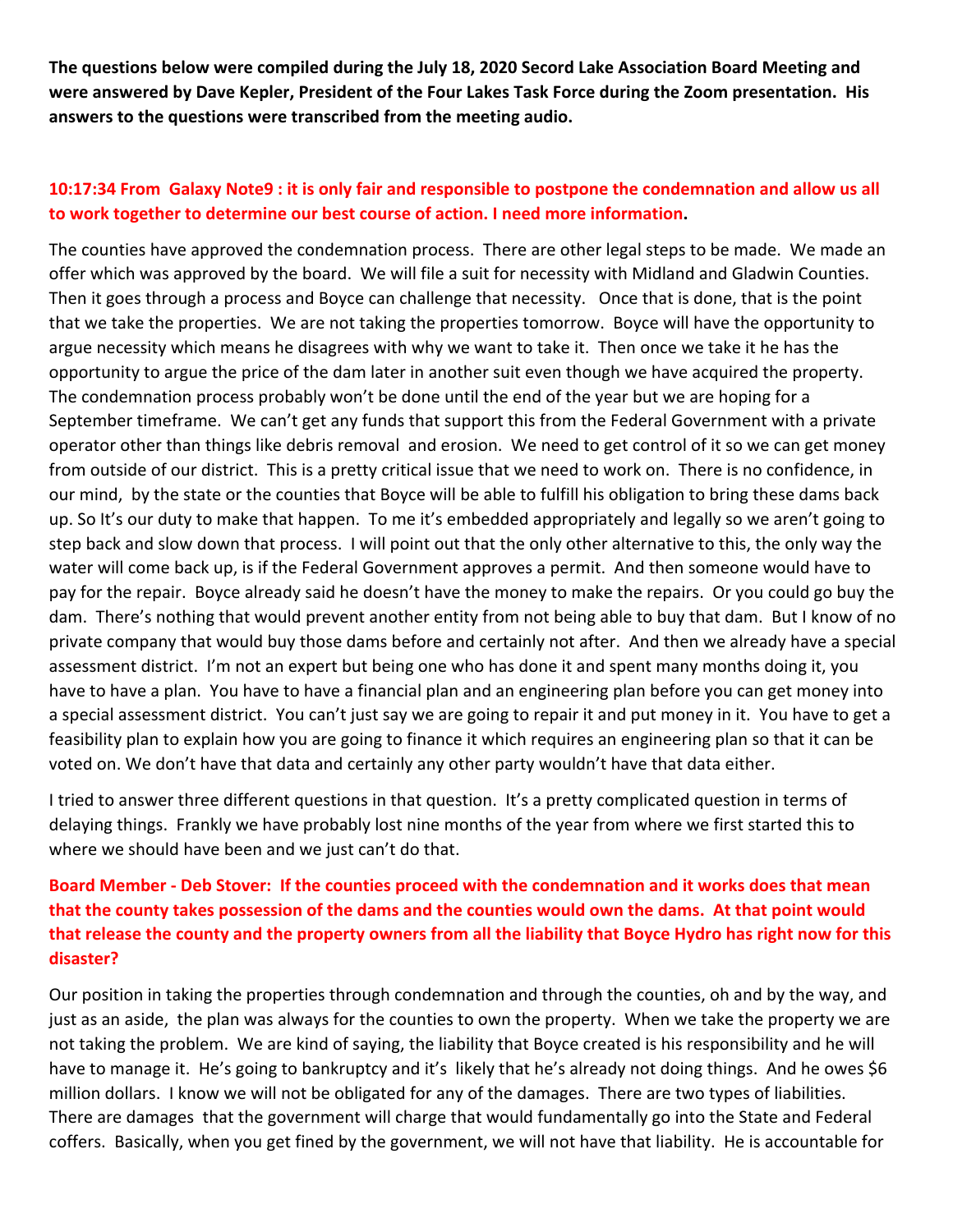cleanup of debris, erosion and stabilizing the dams. While he's accountable and responsible for that he is very unlikely to have the money to do it. So we can sit with the state and the state can do all the orders they have on him but at the end of the day if he doesn't have the money the repairs and upgrades are going to be on us. The argument that we are taking on the lakes is pretty simple. It's that the lakes were deeded to be lakes back in the 20s and the people have a right to the lake from an access point of view. They didn't have a right to a lake itself but now with the lake levels that we've put in there is a legal obligation to have that lake there. While we are taking it we are saying the best use for that property is a lake and the current owner can't deliver that so we are condemning it out of necessity to make sure it meets this need.

# **10:21:48 From Kim's iPhone : How much money does FLTF plan on assessing Secord for Wixom and Sanford? As well as legal battles?**

I don't believe, expect or want the Secord people to pay for repairs on the other dams. I also believe and plan that Sanford and Edenville will have to be done together. It will be a different model then before. Before we wanted to spread the money between the lakes and then have an informed decision. We had a position with the Board all along that we wanted to get this thing done and then look three or four years out and account for the lakes. Now its pretty obvious that somebody with a \$24 million dollar problem isn't going to pay for someone with a \$200 million problem. That's not going to happen. What I do think is reasonable is that all the costs related to administration, fundraising and doing these things that benefit everyone will be split between the lakes. It's much cheaper for us to do it as one entity and those things would be spread evenly. I keep pointing this out that there hasn't been an assessment yet since we started this thing and millions of dollars have been spent and millions more will be spent before there is an assessment.

There are a lot of legal expenses to put all of this tougher for example regulatory activities, filings with the government, all of this is required to acquire the dam. If we are talking about the class action suits we are trying to develop this clearly so we are protected from that. We are engaged with the county who are also involved in lawsuits and we don't believe that is going to be an issue but itis a distraction. We've had a lot of distractions with people revisiting this thing. A lot of the narrative that is coming out honestly is, in his lawsuit with the state is Boyce's position is that he was made to do all the things he did because the counties wanted the lake and the State wanted the lakes up. That story has been put out there to position that. That puts every lawyer out there to come at this. Those cases will all get consolidated down to a few cases and will be managed separately but we are going to have to defend ourselves and so will the county.

### **10:30:22 From Kim's iPhone : Can Dave please tell us where the \$500 million is coming from? All SAD? No chance the State or Counties will pay.**

I would say there is a high probability that the counties will not pay. The counties have made it pretty clear that they can't afford to put this on the back of the whole group, of the whole county, especially Gladwin because it has a challenge already. The legal aspect of this is the special assessment district. If we put all this money on everybody, and you said \$500, but our planning number is between \$250 and \$400 range. I think it's an affordable program to be under \$300 so we have to be under that number. That's a crazy number to work with. And frankly, we have \$20 million just on Sanford and Edenville for cleanup of debris. That is not coming from assessments. That has to come from those lakes. So, to me the point is that the special assessment districts can't financially afford that much. I believe that Secord is probably affordable at \$24 million. I'm not going to give you an assessment number but it would be affordable to most people but we want to get it better, we want to reduce that. I think it's very hard to imagine that people in Edenville would be able to afford \$200 million so we are going to have to get Federal money for that. So there are paths to follow for that but my view is to figure out the capacity to get at least a third of the money and as we do the numbers for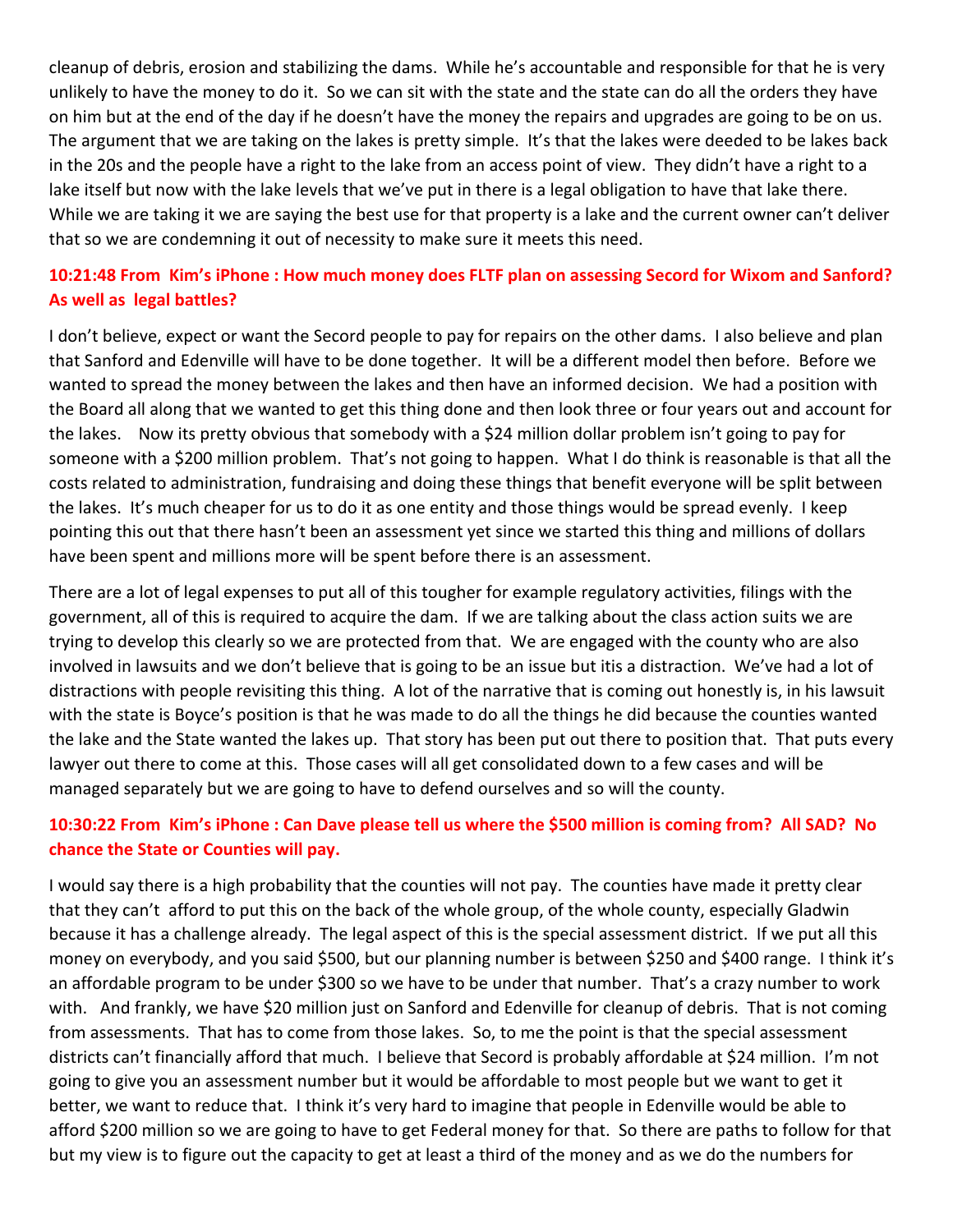Edenville and Sanford we can. We believe that Secord and Smallwood are within the range of feasibility without it but we will try to get as much as we can.

## **10:35:24 From Karen O'Dwyer : If the County owns the dams will they be under State standards? Is FLTF doing a design study based on FERC standards?**

So the first thing is there is general taxation that you can do through property taxes. That does not cover something like a dam. It could but the county would have to go out and make that decision. The way that the State works these things and it was explained on Wiggins Lake that a State can own a dam but they assess it through a special assessment district that's part 307. So generally when a dam is built they look at the group with the biggest benefit and they create a special assessment district. That's what's been done here. That is the legal way you form a dam. As we were doing this before we did the legal lake levels based on the same numbers as FERC, not on PMF numbers but the legal lake level. If they did lose the license, and this is pretty critical, we would have still have a legal lake level. Without that we would be running around for a year and a half trying to get a legal lake level. But we don't need to worry about that now because we have one.

Prior to May 19 we felt that because of cost or repair and construction that one of the options was to keep hydro on these dams because the equipment was already there and it could offset some of the special assessment district's costs. The challenge now is that those licenses now are very toxic in terms of the liability against them and the amount of infrastructure required to rebuild these dams. It would take longer probably for sure to get the license back on them or get the water back up if we are doing major repairs with FERC. And it would be more costly. So now it's very unlikely due to the affordability of the project that we will even be able to keep power on it because of the investment that you would have to do.

As Ron covered in our meeting, the report is based on the assumption that we would still be at the State standards, not the Federal standards. That still doesn't mean that there's not spillway capacity concerns on Secord.

**County Commissioner - Joel Vernier: Sometimes when well intentioned individuals or groups enter into a complex situation like this at the last minute there may be unintended consequences and I'm thinking of two. The first one is there is a push to unravel Secord from the special assessment district. It's my understanding that the legal lake levels are tied to that special assessment district. Is that correct?**

Dave Kepler - Yes, that is correct.

#### **Joel Vernier - So if they move away from that they could lose the lake level mandate?**

Yes. So, the State of Michigan slowed us down once before unintentionally because everyone wanted to get it (Boyce) and so you get these unintended consequences. You can Google part 307 Natural Resources of Michigan and they will give you a two page sheet on this so basically everyone can be an expert but basically you have to have a feasible plan that means a financial plan and an engineering plan with usually plus or minus 15% of what your costs are going to be. So you can then get bond financing with that kind of tolerance and go through the counties to get the resolution and then go to the Circuit Court and get those court orders. We will have done that with the two counties and the circuit court of Gladwin so whoever creates a new special assessment district they can't use the same purpose. They will have to go back to the Circuit courts and fix that. And, they can't just go to Gladwin county and fix it because Gladwin county has a three party agreement with Midland. So both Midland and Gladwin would have to fix it. So, if we wanted to spend the next year on fixing this by taking the three assessment districts apart and opening it up for exposure for people to challenge it, each group would have to. The other special assessment district would have to show they are going to meet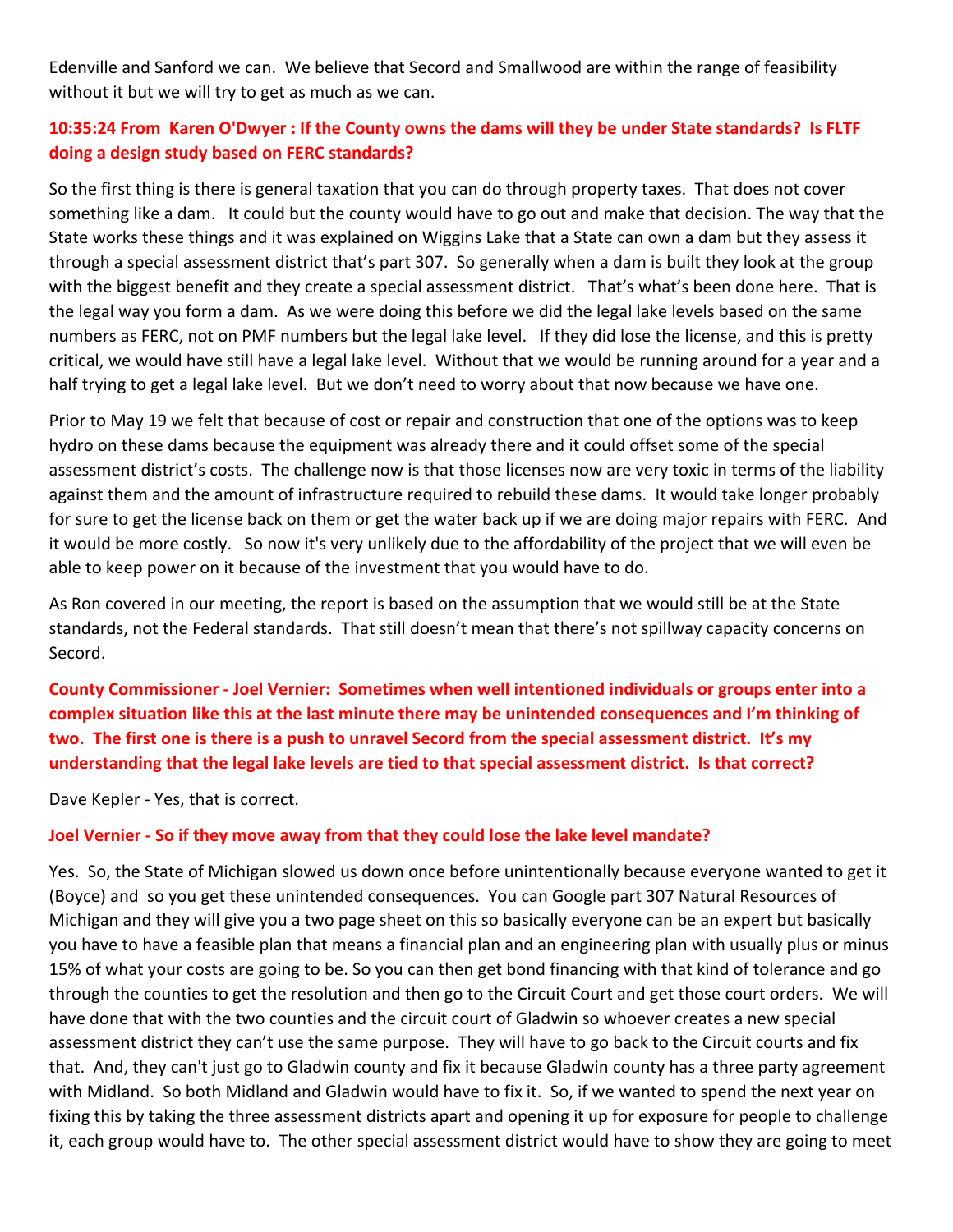their numbers and we would have to show how we would meet ours and we would basically have to start all over again. And, the fact that we have the lake levels as I said on Thursday, we really, really, really don't want to mess with this. Because if we open that up then there is no legal right to those lake levels. They would not be defined and they would have to be redefined and other people will have different views on that. And because that is established and we don't want to break that. The law requires, if you read the law, you have to have a special assessment district with that lake level because you have to have a feasible course for financing for any operations going forward. That is why you have a special assessment district. There is a very clear way to do the special assessment district, it's a process where you go, like we did, where you go to the counties to get their approval. We went the association way. The counties could take this up for consideration themselves or for a party that is out there that wants to create their own, you can get a petition and you can go work through the counties and you can deal with that but you will eventually end up in Circuit court because someone has to go before the judge and say we don't want to do what we said we want to do. We want to have different lake levels and a different structure and I can guarantee that it will not take three months. It will take a year to two years.

#### **10:49:44 From Kevin McAuliffe : is there a maximum that lake owners can be charged thru the fltf SAD?**

Technically no but practically, as Joel said, it's got to be affordable. Honestly, if it's not affordable and we sit down with the county and say it's not affordable then we are going to have to find other money to make it affordable. Eventually if we don't make it affordable by other money from the Federal or State Government then we will have to say we aren't doing it. It's not something that we just go to everyone and charge them, you just can't do that. That's why we have to look at what's affordable structure and that's why for this to be affordable the Government has to see that we are not punishing people but doing as much as we can to get a reasonable value for that and then they can bring other money in. It would be very impractical for some of these areas to be getting the full assessment. Our view is though that the numbers you are seeing, where before you were looking at a 20 year loan and now we are looking at possibly a 30 year loan. We are going to drive our interest rates down and we are going to look to the government and we are talking to the Army Corp of Engineers and they are doing a lot of the planning studies. We have to get 50% at least of the money from somewhere other than the SAD. And that's work, it's not just going to show up.

### **11:05:52 From Karen O'Dwyer : MI State regulations for Dams are less than Ferc's. Why don't we let the State take control. Is the \$24M rebuild based on Ferc standards?**

No, the \$24 million is based on state standards. The premise of the question isn't correct. The dam standards for the State are the same as for FERC. The difference is the construction of the dams, how they are constructed and the things that you're worried about when they are running, embankments and capacity. Those are all the same. What's different is the probable maximum flood (PMF). This is where the Federal Government has looked at the PMF as a full probable maximum. This was explained in our meeting on Thursday. The State, for different dam sizes, has different views of it. So if we were on the state level would be half of the PMF so we wouldn't need as much capacity on the dam. The dam today isn't configured right. As Ron said, it was probably estimated at 20,000 cubic feet per second of water going through at the peek and people were flooded. It wasn't catastrophic flooding but it was flooding. That is not supposed to happen. That has to be fixed regardless of whether it is State or Federal, you can't have a dam that doesn't perform like a dam. It was a historical storm but it wasn't THE historical storm. These dams should not have to be repaired after a storm like that. They shouldn't have overflowed, the wing wall should have contained things, it shouldn't have flooded. Those are things that aren't supposed to happen.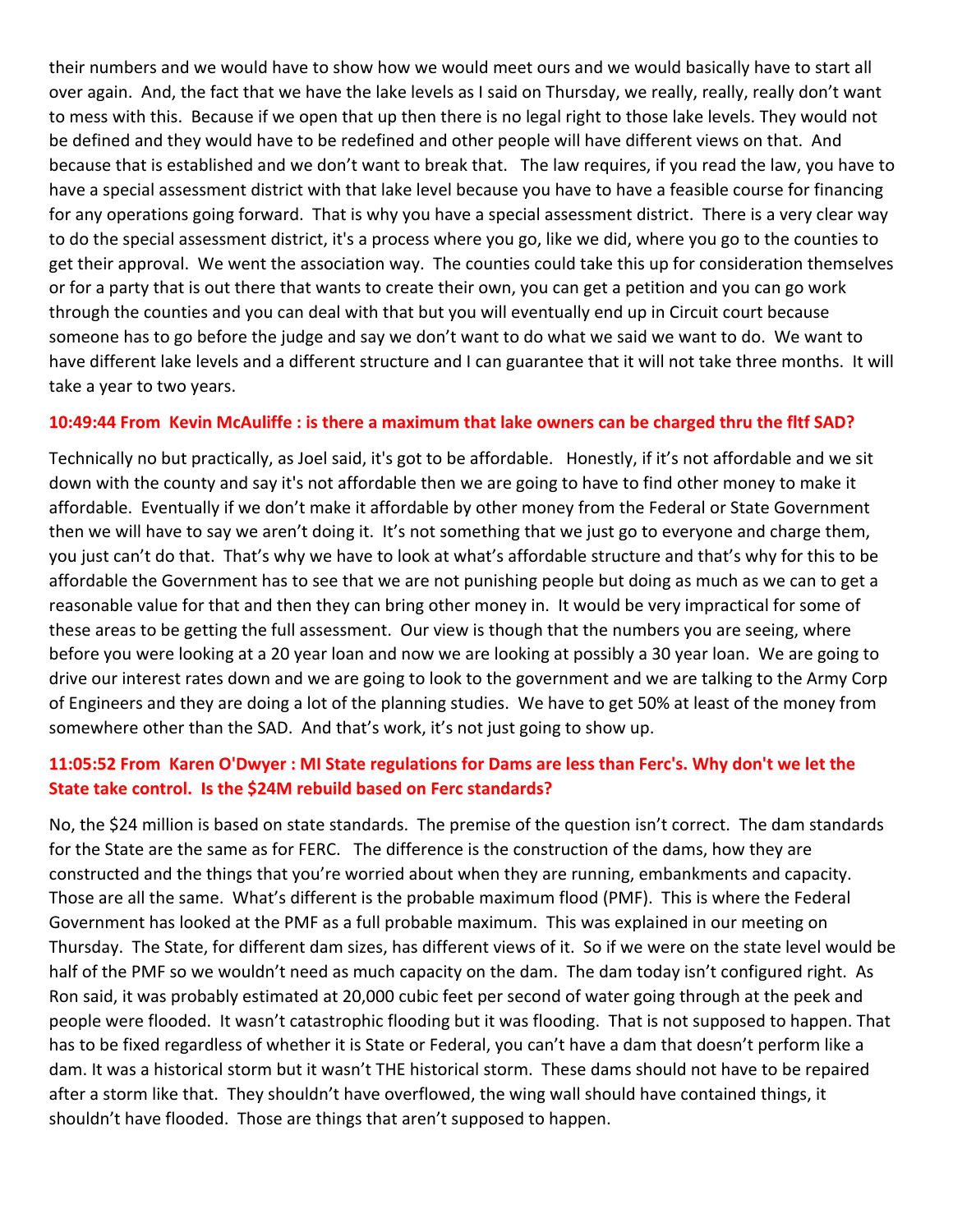## **Board Member - Deb Stover - With FERC requiring a forensic engineering report and they are saying their timeline to get this report completed is 6 months to two years, is there any way that Secord Lake could be filled before that report is complete?**

So, the one thing that hasn't been clear, most of their practice has been that once you have a major failure there is a forensic investigation. Design can't even start hardly until you have these forensic repairs. So, normally when a dam fails there's a forensic examination and then they do the repairs. They actually, on the Orville dam in California, they actually did engineering while they were doing the studies. The reason they did that is because they assumed about four different scenarios and spent about a million dollars on the investigation because it was a big deal for the State of California. I don't have the exact answer because normally they won't let you start. And because we have had a system failure and they will treat these three dams and the owner the same way. Because we have had a failure here we want a forensic investigation because we no longer have confidence. The normal practice would be to wait for that study to be done on all three dams and then start to do your engineering. There may be a window that says that FERC lets those go but these investigations here, they have to look and say, hey it looks like what we are seeing here has to be reasonable activity. I think there is going to have to be a forensic on the embankment regardless. I would like to say a yes or no answer but I would have to say that past practice has been that after an investigation starts it continues and it has to be done. I have asked specifically through documentation with FERC to give us that answer but they haven't yet.

# **County Commissioner - Joel Vernier: There was a FB post put out that suggests that by the middle of next week, Wednesday, that the FLTF would have ownership of the Secord Lake Dam. Is there any truth or do you have any knowledge of that statement.**

Well, I think it may be confused by reading something in there but there is no way that we can buy the dam or take the dam in that period of time. We said that we would file and in the next couple days and we will be doing that. We have to file in Midland and Gladwin county. It then goes through a process of necessity that we have to go to court with a lawsuit that the counties voted that there was a necessity to do. And Boyce can challenge that. If Boyce doesn't challenge it it can go pretty quickly. But we are still talking at least 30 days.

#### **Board Member - Rita Lewis: Is it possible that the dams might not be all condemned together?**

What could happen is they could look at each dam and they could challenge. They can argue parcel by parcel. They could argue out of necessity by parcel.

#### **Board Member - Rita Lewis: What would happen if three of the dams were condemned and one was not?**

We would have to agree to have that happen. You're talking about a lot of complexities. I would say if the ownership is not transferred, there are two things that can happen while we are condemning. If he goes bankrupt then we will have to have a bankruptcy discussion. We are looking at scenarios that are much more complicated to answer the question. If we go down condemnation there are some challenges. It goes back to that necessity and if that goes everyone will have the chance to challenge on the property. During that time if he goes bankrupt, some of the properties will go into bankruptcy, specifically the dams for sure.

### **Board Member - Deb Stover: You had mentioned that Boyce Hydro does not have engineers on staff. If that is true, is that a business practice for a private dam owner?**

No, well for a very small one they might have a shared engineer. All hydro dams have to have what they call a FERC engineer. So, everyone has to have one of those assigned. There is a problem that Boyce didn't have one on staff. I can tell you the last three months he had TCF but there is a gap in there that he didn't have an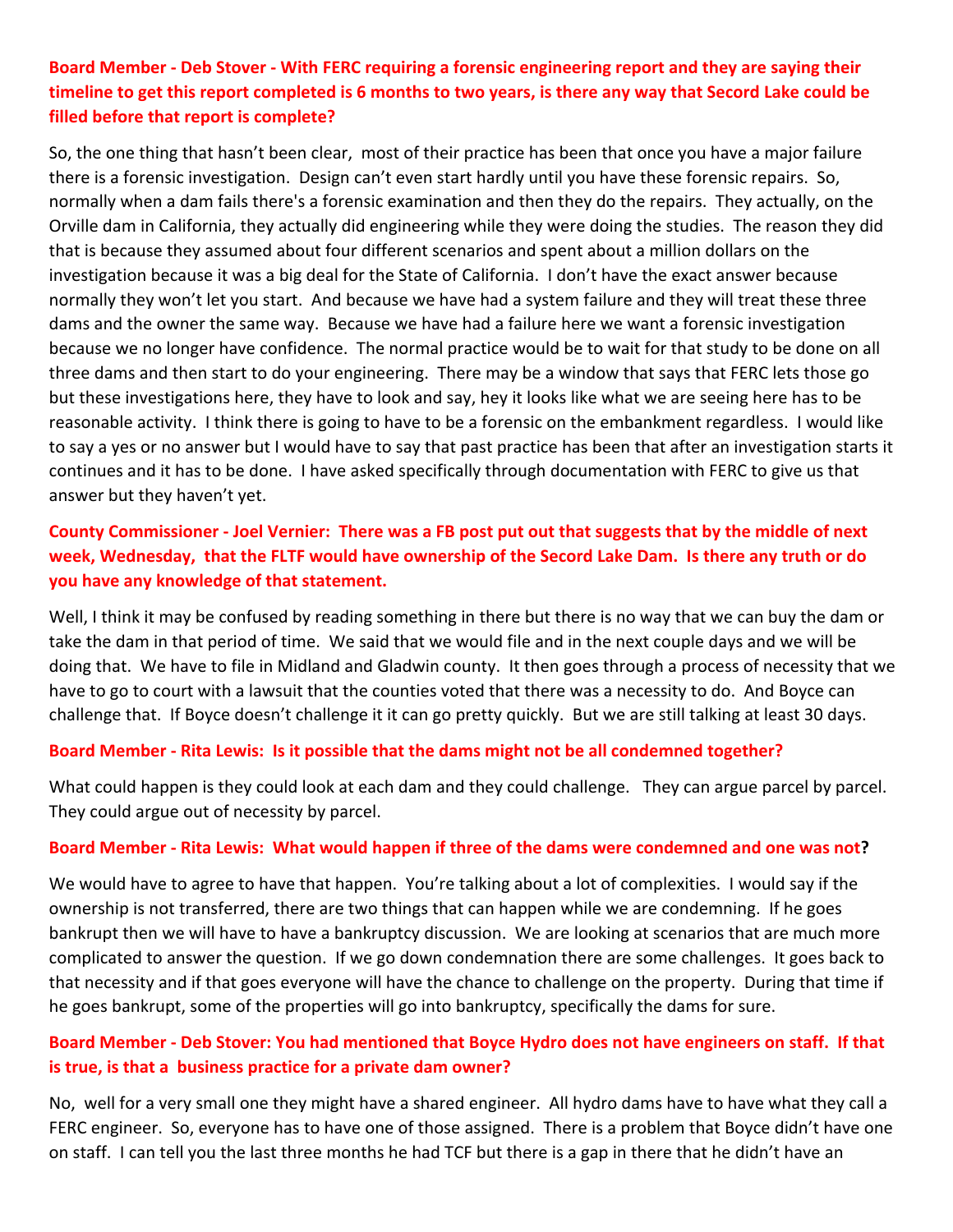engineer. So what you see now in the reports talking about TCF. That is the engineering firm that he is using now but another person has to check that work. Just because you have an engineer do it you have to have a FERC engineer that is independent that Boyce pays for that has to look at that. That is the common process and required process. It's not like you can do in a construction project around your house where a contractor comes and he throws a bunch of rocks into your garden. When they do construction work an engineer has to sign off on it and then a FERC engineer has to agree with it. That is the Federal Government. This is a very bureaucratic process to manage safety.

# **11:05 From shelley : I think FLTF's plan of taking 4 years to bring lake levels up is unacceptable to almost everyone so they need to consider revamping the plan. We need to consider the impact to the communities surrounding us as well. They will not be able to survive 4 years of no business. Bring up Secord and Smallwood ASAP to at least keep them up and running. DO not Condemn dams until all reports are in and homeowners have been given a vote.**

First of all the two dams, we have a reasonably aggressive plan on that. I would say regardless of what we do the Federal Government is going to have to do an investigation and get comfortable with the safety of those dams. And if we lose the licenses, then the State Government will have to get comfortable with Boyce. The State government is in two lawsuits with Boyce. So, our view is on the point of pulling out of condemnation, is there is no chance with Boyce owning those dams to get this water up so in reality it's a sense of urgency. If we delay this it just delays us getting started because we can't do engineering, we can't get on the site we don't know what is going on. We put our hands in basically Boyce who has already said he doesn't have the money to do it. The only way to get the money to him is to get it either through the Four Lakes special assessment district which we would have to do an engineering study for us. The four years...we put a timeline in there and that is the best estimate and it's not really an estimate. That's the opinion of experts that have come into our community and have looked at the dam with the best knowledge they have. Can it be improved? Yes. There is a year in there that has nothing to do with the project, it's all about getting ownership and getting the government approval that we can do it and getting approval from the state. If we can get it done in half the price and half the time we will do it. Looking at 2025 is unacceptable to me but I have to look at the reality. I'm living this too. This is a realistic plan that people have provided and it's an aggressive plan. It was filed on June 9 with FERC. FERC has a couple weeks to respond. We don't have the report, we've asked for the report from Boyce but he put it under Critical Infrastructure and we didn't get a response back. Now, when you read the report on Smallwood, when you get that report back, there's a lot of work to do. We have seen the report on Tobacco. My assumption is that if it's any kind of study from the same guys, and not that they were not good guys but the scope of what they were doing was visual inspection. That's not an engineering report. So our feeling is that we've seen the Tobacco report. We've seen the 30 items of study that they want out of the Smallwood report. And with the feedback from FERC we don't think it's going to be simple. And we also know that the embankment design and construction is the same as Edenville. It's hard to imagine that after you have a failure that someone is going to have to do a study of that and I think there is a spillway issue. So, if it's all sunshine and rainbows maybe it will come up in a year but I feel like that's a lot of assumptions to go by. We will know better in a week maybe two I'd say.

**Joel Vernier** -The dam safety report is going to be helpful because we will have a report coming from FERC to see what needs to be done. But that is not the bottom line at the end of the report. The major report that will be opening up some lights on some things that we have to do is the final forensic investigation report that is coming from FERC.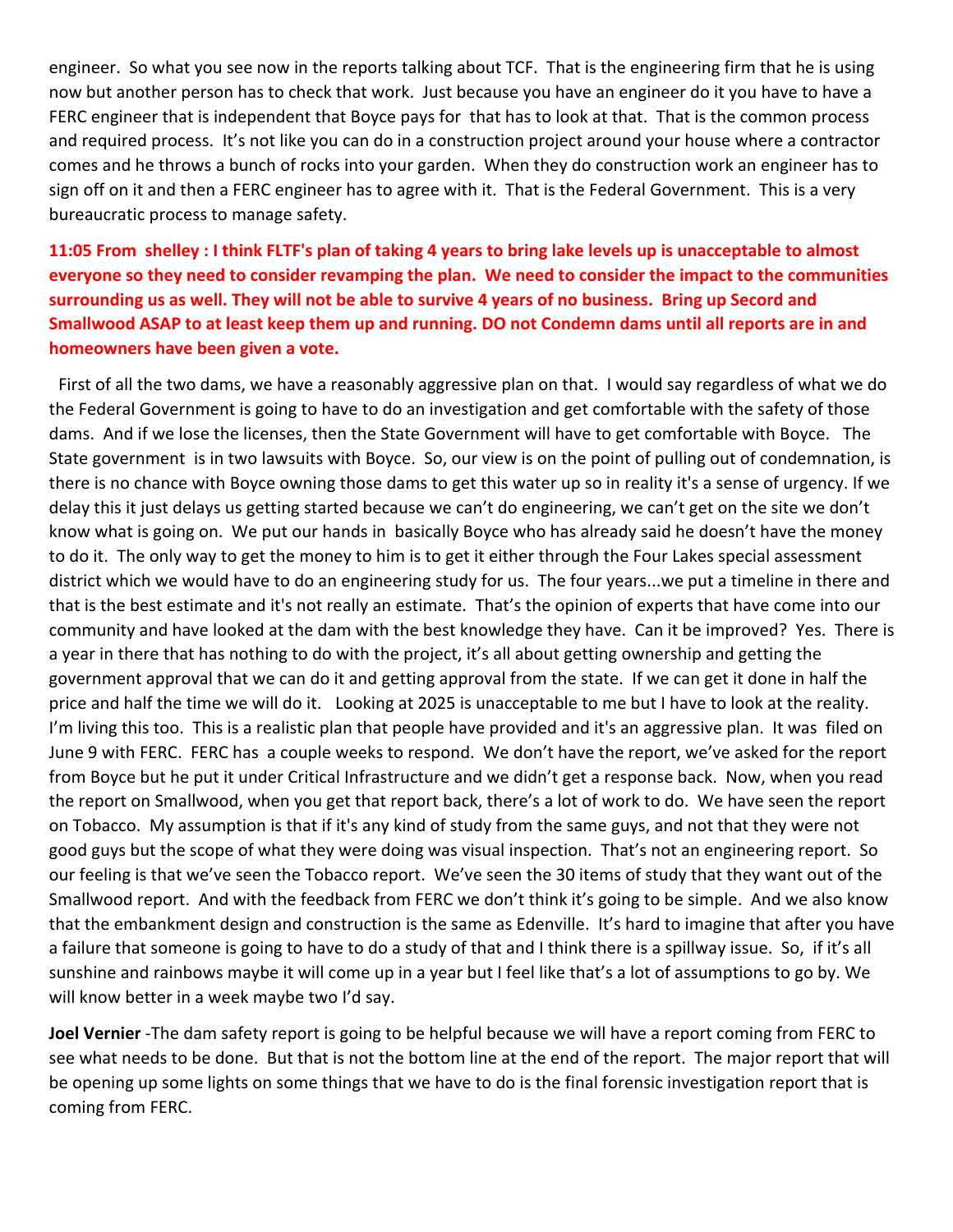**Dave Kepler** - Yeah, This was an inspection report, not an engineering report. I would really encourage people to read this, it's only three pages, it was in the FERC report. It was an inspection report, not an engineering report. All they did was a visual inspection, the equivalent of that is like when you have an inspector come over to look at your house and he says it looks like there's something wrong with your foundation. If it's something simple they may say go fix that. Or if you have a problem with your foundation you might go talk to an engineer. What's going on here is there is an inspection and report and then you see the second part of it. There's additional information needed around the embankments that haven't been done and the powerhouse structure. These are a lot harder to work through.

**Board Member - Rita Lewis - Dave, there is a question here that says, the Secord Lake Preservation Association has offered you access to that report. Have they?** Not unless it's been within the last 24 hours. And technically, they are not legally able to do that because the owner filed that under Critical Infrastructure. So there are only two people that can get that report and only if the owner authorizes the person to see the report. So that person should not send me that report because it's not legal to send it to me. So if they do send it to me I will send it back to Boyce. Because legally I'm not allowed to have it unless I receive it from Boyce or from FERC.

# **Board President - Phil Dast - With the movement that we have on Secord Lake that wants to separate us, is there a potential fear of slowing the condemnation down. Would he (Boyce) be able to say that there is an interested party that would want to buy Secord, could that throw our efforts off?**

Well yes, if somebody has a negotiating price with him, I'm sure he will use that as reference. That is not a legal way to do it but he will argue that he has a set market price.

Just so people understand, when you condemn something, and, as a private property owner you should feel good that it's complicated to do. It's just when you want to do it with the government process it's difficult to do. This is eminent domain. When the government takes a person's property they have a right to get a fair price for it. Even when we take it we will offer a price that we think is fair and then they will question necessity. We believe we will win on necessity and then there's the question of did you give them a fair price? We gave him a fair price. He can come back and refute the price. If he does he will have to come back to court and bring all the facts to indicate why. I can't say it slows it down but it does confuse things.

I worry about things slowing down because nothing is happening in terms of investment on anything related to these dams. There have been a lot of delays and time spent. We cannot work this way going forward. I think we will get through this period of a few weeks and people are going to figure out that it is what it is and we are going to have to work together.

### **11:17:04 From Justin : What is the process to set the amount of the SAD moving forward? Is there the possibility to protest the amounts? Can the SAD be charged multiple times?**

Good question. The way the special assessment district works is we have to come up with a feasible plan. At the end of the day it's a design plan. Whatever we assess we have to do it with certainty. We can do it in chunks. So we could say hey we are going to acquire the dams and we have to operate the dams to basically keep them going. We could technically assess as long as we have a number that we are confident in for that budget period. We could have assessed during the past if we wanted to but we said hey we don't want to keep throwing this at people. We want to try and get this done through donations first.

But to get the repairs done you have to have a pretty clear number as they will be financed through bonds. Once we get that number we have to decide on the methodology and the team worked a lot on that but that